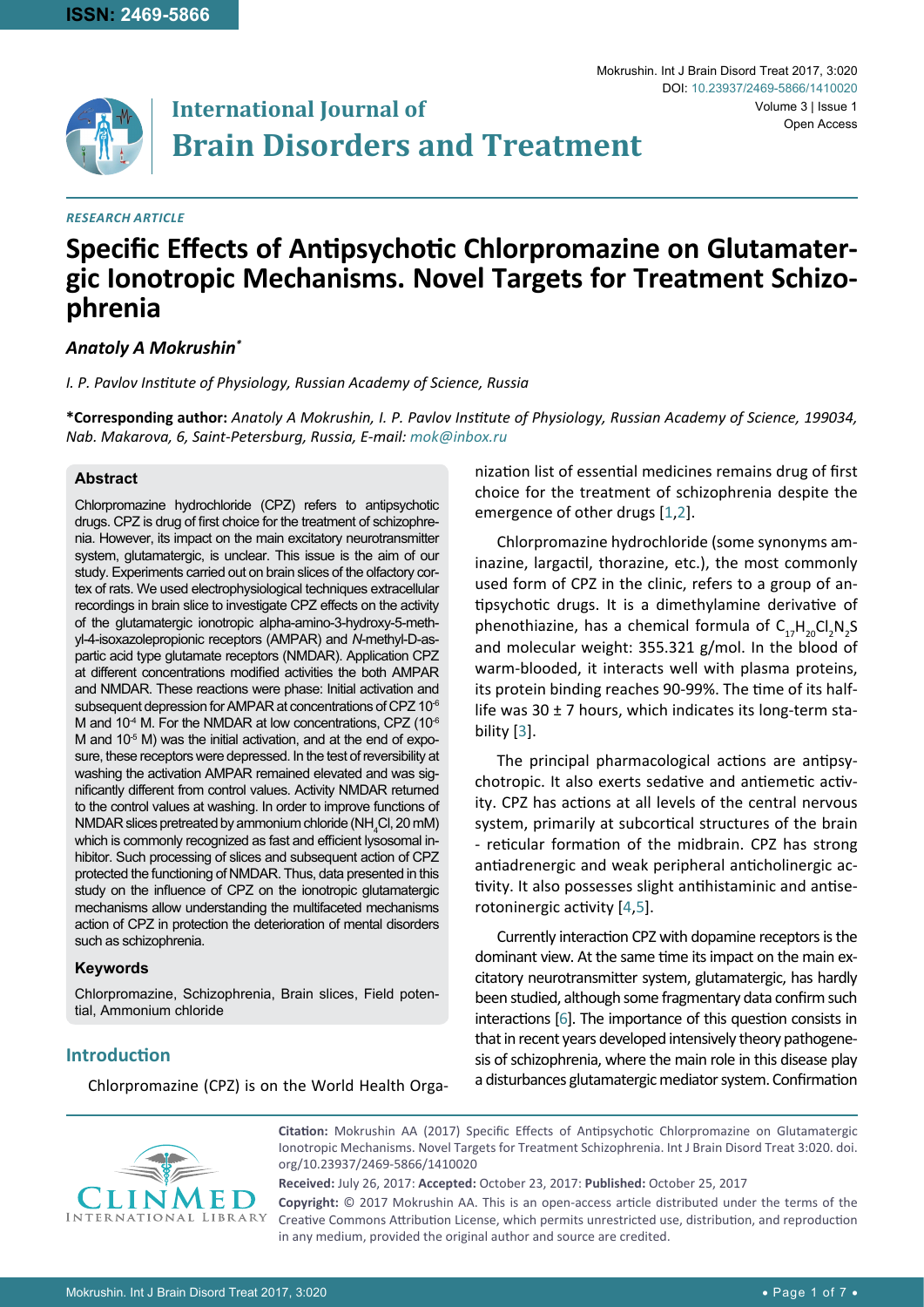"glutamatergic" hypothesis is based on the fact that the introduction animal NMDA-dependent antagonists of glutamate receptors (phencyclidine, ketamine, MK-801, etc.) is one of the most common and adequate model of schizophrenia [[7](#page-6-6)]. NMDA-receptor antagonists induce behavioral disorders in humans, which are very similar to the clinical manifestations of schizophrenia [\[8\]](#page-6-7). Phencyclidine injections can cause memory impairment without evidence of psychosis. Chronic exposure NMDA-antagonists leads to cognitive deficits (as in schizophrenia) [\[9\]](#page-6-8), which are believed to be associated with dysfunction of NMDAR [[10](#page-6-9)].

Insufficient the specific data on mechanisms of influence of CPZ on glutamatergic receptor mechanisms prompted us to investigate CPZ effects on the activity of key glutamatergic ionotropic receptors, the alpha-amino-3-hydroxy-5-methyl-4-isoxazolepropionic (AMPAR) and *N*-methyl-D-aspartic acid type glutamate receptors (NMDAR) [[11](#page-6-10)] of these, AMPAR implement rapid transmission synaptic excitation throughout most of the vertebrate central nervous system. The NMDAR family has received special attention because of its distinct role in the regulation of synaptic plasticity - long-term potentiation/depression and experience-dependent synaptic refinement [[12](#page-6-11)] and because of its critical role in neurological and psychiatric disorders [\[13](#page-6-12)]. Hypo- or hyper-activation of NMDAR is critically involved in pain amplification, stroke, epilepsy, schizophrenia, post-traumatic stress disorder, dementia, depression and various neurodegenerative diseases (e.g. Alzheimer's and Parkinson's) [\[13\]](#page-6-12).

For the experimental study, the influence of CPZ on AM-PAR and NMDAR is important to choose an adequate and optimal experimental object, in which was not significant influence of the dopaminergic and serotonergic neurotransmitter systems, because CPZ blocks these receptors. Because our studies conducted on slices the olfactory cortex of Wistar rats. The advantages of these slices is that in them are present and actively operate AMPAR and NMDAR as in the base functions of excitation transfer, as well and in more complex processes of learning. Presence of dopaminergic and serotoninergic receptors in these slices is a minimum [\[14\]](#page-6-13). These, data allow us to ignore the involvement of these neurotransmitter systems under the action of CPZ and to submit involvement of AMPAR and NMDAR in slices in "pure form".

In addition, in order to understand the initial processes of the CPZ we studied the changes of activity of the both AMPAR and NMDAR in neuronal network at stimulation the lateral olfactory tract, which is the main afferent input to the cells of the olfactory cortex.

# **Materials and Methods**

#### **Animals**

Wistar rats with body weight 100-150 g were ob-



**Figure 1:** Representative traces of synaptic responses recorded in piriform cortex of olfactory slices at perfusion CPZ with different concentrations.

FPs at perfusion with CPZ in concentrations  $10^{-6}$  M (A),  $10^{-5}$  M (B) and  $10^{-4}$  M (C). The gray solid line in A, B and C - the duration of application CPZ. Horizontal dotted line - isoline. At the control FPs in A arrows indicate the separate components of FPs. Gray vertical arrows from the isoline to AMPA and NMDA of peaks of EPSP indicate methods of measurement the amplitudes of these components FPs. In A and C, the tangent gray lines represent the lines slope of the rising phase of AMPA EPSP. In B, a gray inclined lines indicates the slope of the descending phase AMPA EPSP. These labels are presented for estimation the degree of activation of sodium (A,C) and potassium channels (B). Numerals on the bottom of registration traces in C - time points of FPs registration. Thick gray arrows on the descending phase of the FPs indicate the peaks of NMDA EPSP. Calibration in A, B and C: 0.1 mV, 5 msec.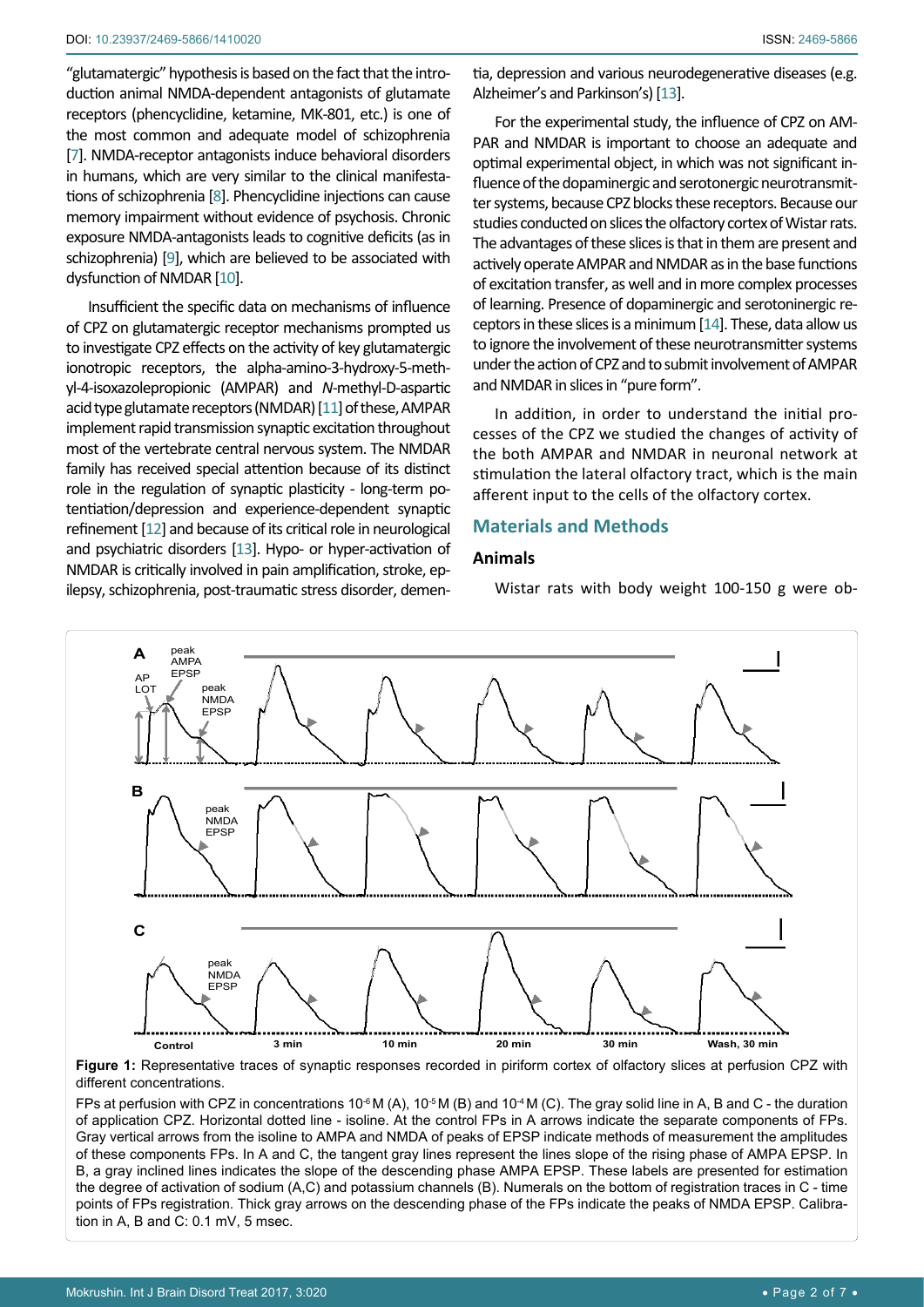tained from vivarium (Pavlov Institute of Physiology, RAS Saint Petersburg, Russia). All experiments were performed in compliance with ethical standards of the Directive 2010/63/EU of the European Parliament and of the Council of 22 September 2010 on the protection of animals used for scientific purposes.

#### **Preparation of slices**

Studies were performed on male Wistar rats with body weight 100-150 g (vivarium of the Pavlov Institute of Physiology, RAS). In this work were used methods of the slices preparation and their incubation as described in our previous publications [\[15](#page-6-15)]. Tangential slices of olfactory cortex 450-500 µm thick were cut from the brain of male rats of Wistar line with body weight 100-150 g.

The prepared slices were transferred to a glass vial and every slice was preincubated for 1 h in 1 mL of artificial Cerebrospinal Fluid (aCSF) at 37 °C, pH 7.21-7.24. The composition of aCSF was as follows (mM): NaCl - 124.0, KCl - 5.0, CaCl<sub>2</sub> - 2.6, KH<sub>2</sub>PO<sub>4</sub> - 1.24, MgSO<sub>4</sub> - 1.2, NaHCO<sub>3</sub> - 3.0, tris-HCL (pH 7.4) - 23.0, glucose - 10.0. aCSF was equilibrated with  $O_{\overline{2}}$ .

#### **Electrical stimulation and recording techniques**

Extracellular Field Potentials (FPs) were evoked using platinum custom-made bipolar stimulating electrodes positioned onto Lateral Olfactory Tract (LOT). Stimulation was applied as the rectangular pulses (duration - 0.1 msec, intensity - 1.2-1.5 V, frequency - 0.003 Hz) using the stimulator ESU-1 (Russia).

The FPs was recorded using a glass microelectrode filled with 1 M NaCl with tip resistance 1-5 MΩ. Signals were registered with an NTO-2 amplifier (Russia), digitized by analog-to-digital converter MD-32 (Russia) and stored on the computer. A silver reference electrode was located in the chamber floor.

In present study we recorded and analyzed the changes amplitudes the both of AMPA and NMDA EPSP. Amplitudes of these FP postsynaptic components we estimated from the isoline to the peak level as shown in Figure 1A (the top row of records). The amplitudes of AMPA EPSP we assessed within an 2 msec window centered at the peak of the response. Peak NMDA EPSP was measured as the average potential observed in an 8 msec window [[15](#page-6-15)].

#### **Drugs**

Chemical compounds for the preparation of aCSF and NH<sub>4</sub>Cl were supplied by Chimreactiv Company (Russia), Chlorpromazine hydrochloride was received from Moscow endocrine factory (Russia). CPZ was dissolved in modified aCSF, in which NaHCO<sub>3</sub> was eliminated because it forms insoluble precipitates upon contact with CPZ was substituted for an equal amount of NaCl.

#### **The design of the experiment**

We studied the effects of the CPZ at concentrations

 $10^{-6}$ ,  $10^{-5}$  and  $10^{-4}$  M. These concentrations of CPZ were selected based at concentrations similar to those attained in the brain of psychotic patients [\[16\]](#page-6-14). At first, the slices perfused by control aCSF and FPs recorded during 15 min. Among the components of the FPs were analyzed the amplitudes of postsynaptic components, AMPA and NMDA EPSP which reflect the activities of AMPAR and NMDAR, respectively. These values considered as control for subsequent actions of CPZ. Then slices perfused CPZ in one of the above concentrations for 30 min. During this time, the both AMPA and NMDA EPSPs were recorded and analyzed. After the end of the perfusion, slices were washed by control aCSF during 30 min, and determined the activity of these receptors. FPs recorded under control conditions and in the presence of CPZ (30 min). The LOT was stimulated under control conditions and during treatment with the test substances with frequency 0.0033 Hz.

#### **Statistical analysis**

The statistical analyses of the changes in amplitudes of separate FP components were performed using the nonparametrical *U* test, Wilcoxon-Mann-Witney matched pairs signed-rank test ( $P \le 0.01$ ). The data are presented as mean ± S.E.

#### **Results**

# **Effects of CPZ on FP amplitudes modification in brain slices**

In order to understand how in clinical conditions the CPZ modifies the activity of ionotropic glutamate receptors, it has been applied on slices in different doses. The activity of these receptors in the slice recorded following addition of CPZ at different doses in the bathing medium. The FPs registered during 30 min of CPZ action.

As shown in Figure 1A CPZ in concentrations of  $10^{-6}$ M induced initial increase followed by a decrease of the amplitudes of the both AMPA and NMDA EPSP. In order to assess the degree of interaction CPZ with AMPAR and NMDAR and the duration its effects on these receptor mechanisms we has been used the test on reversibility of CPZ action during washing. This assay for reversible CPZ action at  $10^{-6}$  M concentrations showed that the effects neuroleptic were resistant. At the end of the washing the both AMPA and NMDA EPSP amplitudes exceeded the control values (Figure 1A, Wash, 30 min).

Increase concentration CPZ in the perfusion medium to 10<sup>-5</sup> M did not caused activation of the AMPARs during washing (Figure 1B). In contrast, activation NMDARs increased (Figure 1B, 10 min) and decreased by the end of action CPZ (Figure 1B, 30 min). In the test for the reversibility of activities of the both AMPARs and NMDARs were equal to control values (Figure 1B, Wash, 30 min).

CPZ in concentration  $10^{-4}$  M induced the different responses of the AMPARs and NMDARs. So, amplitude AMPA EPSP increased in the initial period action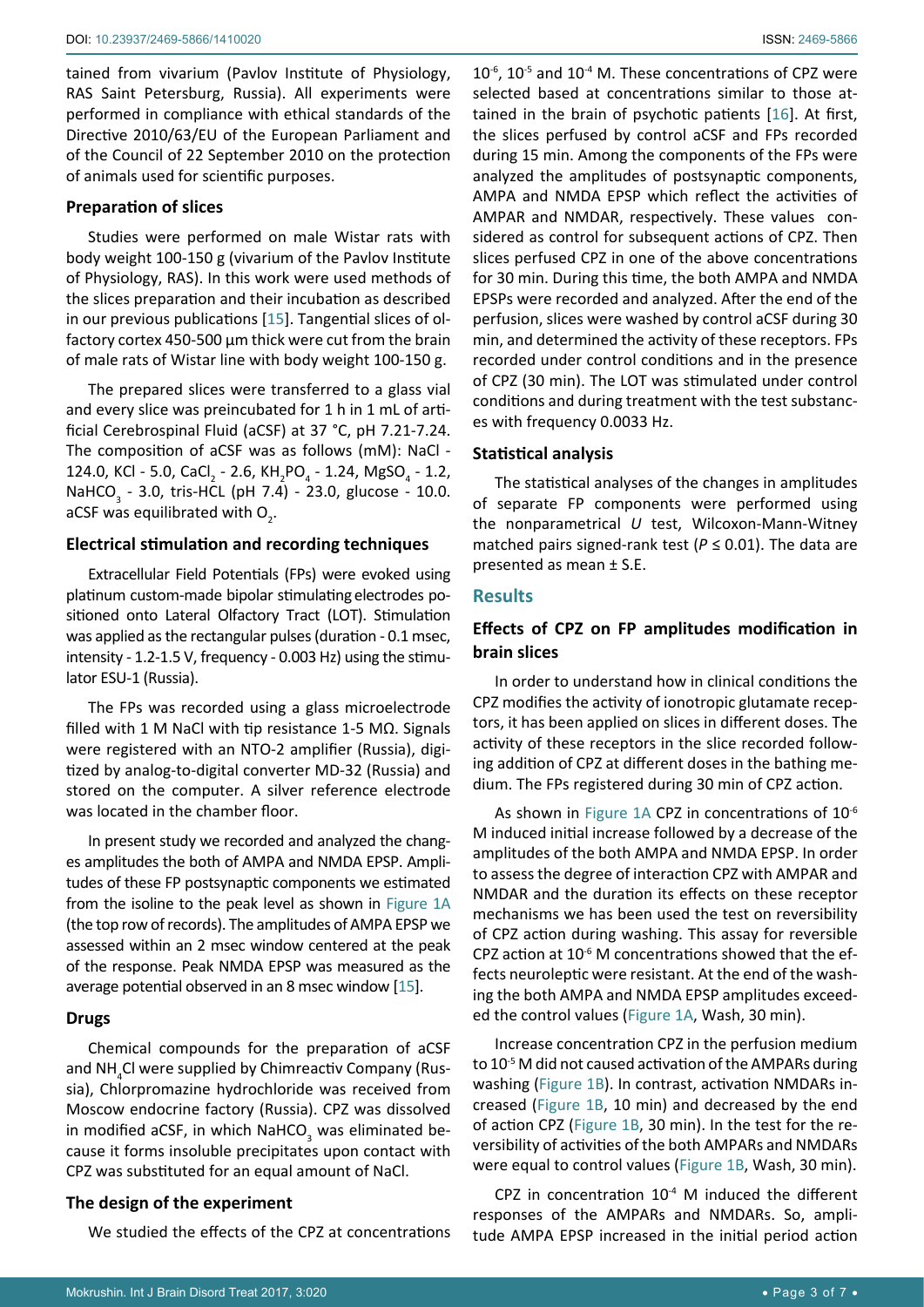CPZ (Figure 1C, 7-20 min), and at 30 min was equal to the control value (Figure 1С, 30 min). Surprisingly, activation NMDAR did not change during 20 min but at 30 min decreased below control values. In the test for the reversibility of activation of the both AMPARs and NMDARs were higher than control values (Figure 1С, Wash, 30 min).

The findings revealed "nonlinear" effects of CPZ on activity the both AMPAR and NMDAR. This indicates multiple effects of CPZ on functioning of the both AMPA and NMDA receptors.

# **Dose-relationship for changes activities of AMPAR and NMDAR**

In order to understand the effects CPZ in different concentrations on the activity of the both AMPAR and NMDAR, we studied the dose-dependent pattern. AMPA and NMDA responses were studied depending on the time of action CPZ in different concentrations as well as in a test for reversibility at washing. It has been found that when the lowest concentration CPZ  $(10^{-6}$  M) activation AMPAR increased. Moreover, these changes were phase: The initial transient increase in amplitude AMPA EPSP (1-7 min). At the end of the action CPZ, activation AMPAR reduced and was not statistically different from control values. In the test of reversibility at washing was discovered that activation AMPAR remained elevated and was significantly different from control values (Figure 2A). The concentration of CPZ (10<sup>-5</sup> M) did not lead to significant changes in AMPAR both in action and in washing (Figure 2A).

Application on slices CPZ in higher concentration (10- 4 M) caused stepwise increase activation AMPAR. Small increase in amplitude AMPA EPSP was in the time range 7-15 min. Increase in activation AMPAR was significant from 16-20 min. However, further action CPZ in this concentration level of activation AMPAR declined up to control values at the end of his action. In the test for reversibility of the activation of AMPAR increased and persisted for washing (Figure 2A).

The pattern of changes of NMDA responses by the action CPZ at different concentrations differed from AMPA responses. When using the low concentrations CPZ (10<sup>-6</sup> M and 10<sup>-5</sup> M) was increase of activity NMDAR. Moreover, at a lower concentration CPZ  $(10^{-6}$  M), this was short-term excitation at 3-7 min, and then the curve was parallel to the abscissa. At both concentrations CPZ ( $10^{-6}$  M,  $10^{-5}$  M) activation NMDAR at the end of his actions dropped significantly compared to the control. In washing NMDAR, activation was increased, but the short-term at the  $5<sup>th</sup>$  min. While continuing to washing AMPAR activity did not differ from control values (Figure 2B).

The highest concentration CPZ  $(10^{-4}$  M) caused a slight inhibition of activation NMDAR with 7-15 min and maximal inhibition was at the end of action neurolep-



Figure 2: Effects treatment of slices with different concentrations of CPZ on the amplitudes of AMPA (A) and NMDA (B) EPSP as an index of activities AMPAR and NMDAR.

 Horizontal dotted line - control level for AMPA (A) and NMDA EPSP (B). The gray solid line in A and B marked "CPZ, 30 min" indicate time applications on slices in different concentrations presented in the top of the charts. The gray solid line in A and B marked "Wash, 30 min", time washout of slices by control aCSF. Abscissa - Cntr, control, the control value of AMPA (A) and NMDA EPSP (B) amplitudes referred to as control values. Numbers indicate time (min) registration during action CPZ. Wash, 30 min bathing by control aCSF. Scale time is irregular. Ordinate - designation is indicated in Figure.

\* *P* ≤ 0.05 compared with control values, nonparametric Wilcoxon-Mann-Whitney *U* test. *n* = 9 for each timepoint. SD is ommited. Detailed explanations in the text.

tic drug. In the test of reversibility at washing activation NMDAR increased, but these values were not statistically significant (Figure 2B).

To further, clarify the dose-dependent characteristics CPZ action we determined these summary characteristics for fixed time point, 15 min action CPZ. This was made in order to isolate the direct effect of CPZ on AMPA and NMDA dependent mechanisms. Proportional dose effects were observed only for NMDAR, while for AMPAR such regularity was not detected (Figure 3A and Figure 3B). Probably, CPZ modifies activities separate subunits of the AMPA and NMDA receptor complexes.

# **The effects property of lipophilicity CPZ on activity NMDAR in brain slices**

Whether it is possible, to eliminate the negative effects of CPZ on ionotropic glutamatergic receptors that have been revealed and described above? To test this hypothesis, we used pretreatment of slices using ammonium chloride (NH<sub>4</sub>Cl). NH<sub>4</sub>Cl is a very effective inhibitor of lysosomal function and oppresses the function of ly-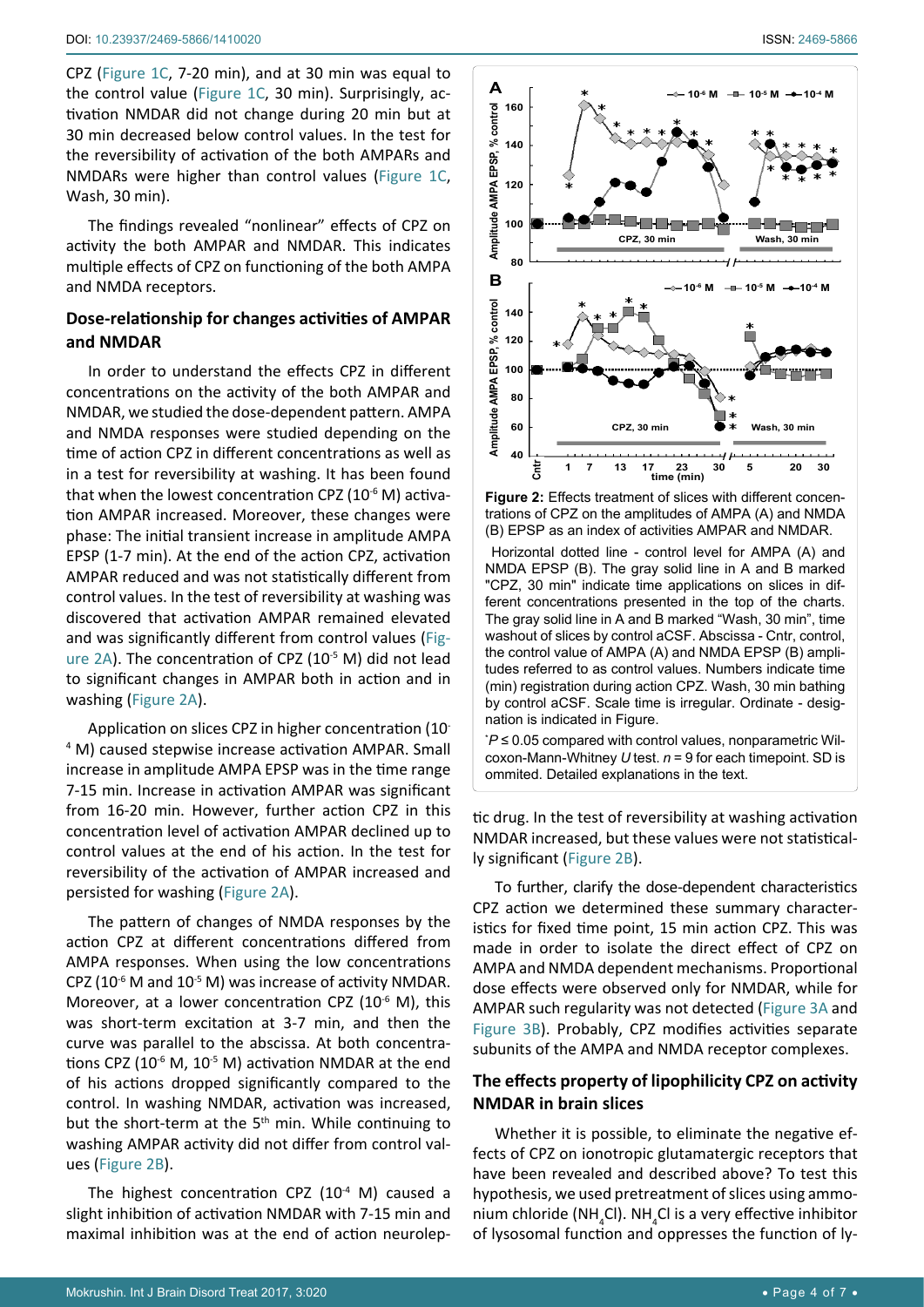

**Figure 3:** Dose-response relationship for changes in the amplitudes of AMPA (A) and NMDA EPSP (B) under the action of different concentrations of CPZ.

Abscissa - Cntr, control values amplitude of AMPA (A) and NMDA EPSP (B); average values obtained within 15 min of perfusion slices control aCSF. The numbers, log concentrations of CPZ. Ordinate - designation is indicated in Figure. \* *P* ≤ 0.05 compared with control values, nonparametric Wilcoxon-Mann-Whitney *U* test. *n* = 6 for each timepoint. Note, that proportional the dose-dependence was obtained only for the activity of NMDAR, whereas the rectilinear dose-dependence for AMPAR activity was not detected.

sosomal proteases. This compound (Na<sup>+</sup>/H<sup>+</sup>-ionophore) is commonly recognized as fast and efficient lysosomal inhibitor [[17](#page-6-16),[18](#page-6-17)]. We have suggested that ammonium chloride reduces the high lipophilicity of CPZ and prevents deterioration NMDAR functions. For the preparation of aCSF, containing ammonium chloride, 20 mM sodium chloride was removed from the incubation solution, respectively. It has been found that NH<sub>4</sub>Cl, in range 10-30 mM did not alter the activity of NMDAR (control, 73.1  $\pm$  3.6% vice versa, NH<sub>4</sub>Cl, 70.9  $\pm$  3.7%, nonparametric Wilcoxon-Mann-Whitney *U* = 23, *n* = 7, *P* > 0.05).

Incubation slices with  $NH_{4}Cl$  and subsequent action of CPZ (10<sup>-5</sup> M) shifted the pattern of NMDAR responses (Figure 4). The initial activation of these receptors has been short-term  $(7.1 \pm 2.3 \text{ min})$ . Peak amplitudes changes of NMDA EPSP did not differ from control values (NH4 Cl, 20 mM + CPZ, 10-5 M: *U* = 25; *n* = 7; *P* ≥ 0.05 vice versa CPZ, 10-5 M: *U* = 8; *n* = 7; *P* ≤ 0.05). Period reducing activity of NMDAR was gradual. At washing activity of these receptor mechanisms remained unchanged (Figure 4). These findings indicate that CPZ alters phasic manner the functioning of NMDAR. Im-



**Figure 4:** Effects of lipophilicity CPZ on NMDAR activity.

Horizontal dotted line - control level of NMDA EPSP amplitude. On top gray solid line marked "CPZ" is shown time of applications CPZ on slices in concentration 10-5 M during 30 min. Lower gray solid line marked "NH<sub>4</sub>Cl + CPZ" indicates pretreatment of slices by "lysosomal inhibitor"  $NH_{4}Cl$ (20 mM) during 15 min and subsequent action of CPZ (10-5 M) during 30 min. The gray solid line marked "Wash, 30 min", time washing of slices by control aCSF. Abscissa - Cntr, control, the control value of NMDA EPSP amplitudes. Numbers indicate time (min) registration of NMDA EPSP during action NH<sub>4</sub>Cl, CPZ. Wash, 30 min bathing slices by control aCSF. Scale time is irregular. Ordinate - designation is indicated in Figure. \* *P* ≤ 0.05 when comparing a data on curve "CPZ, 10<sup>-5</sup> M" with the data on the curve "NH<sub>4</sub>Cl, 20 mM + CPZ, 10<sup>-5</sup> M", nonparametric Wilcoxon-Mann-Whitney *U* test. *n* = 7 for each time point.

portantly, lysosomal inhibitor NH<sub>4</sub>Cl eliminates the negative effects CPZ on the activity of NMDAR. We believe that the recovery of NMDAR activity was because the NH4 Cl blocked the high lipophilicity CPZ and eliminated its negative effects on these receptors.

# **Discussion**

In the present study we investigated the effects of CPZ, a widely used antipsychotic, on the activity of ionotropic glutamatergic receptors, AMPAR and NMDAR. We found that CPZ interacts with both ionotropic glutamate receptors AMPAR and NMDAR. CPZ demonstrated expressed neurotrophic effects on these receptors mechanisms: It modified the amplitude/temporal characteristics of the activity of these receptors and altered the kinetics of the complicated interactions with these receptor complexes.

The effects of CPZ on activity the both AMPAR and NMDAR were studied in the in brain slices technique on rat olfactory neurons, recording extracellular field potentials in the piriform cortex of the olfactory brain slices.

The phenothiazine and its derivatives are characterized by low ionization potentials and the active radicals are formed, it react with many substances such as proteins, alcohol, carbonates, and many drugs [\[4\]](#page-6-3). These data were taken into account in our research when studying the effects of CPZ on the both AMPA and NMDA receptors in brain slices. Thus, carbonate salts, proteins and peptide neuroprotectors were excluded from the incubation solution.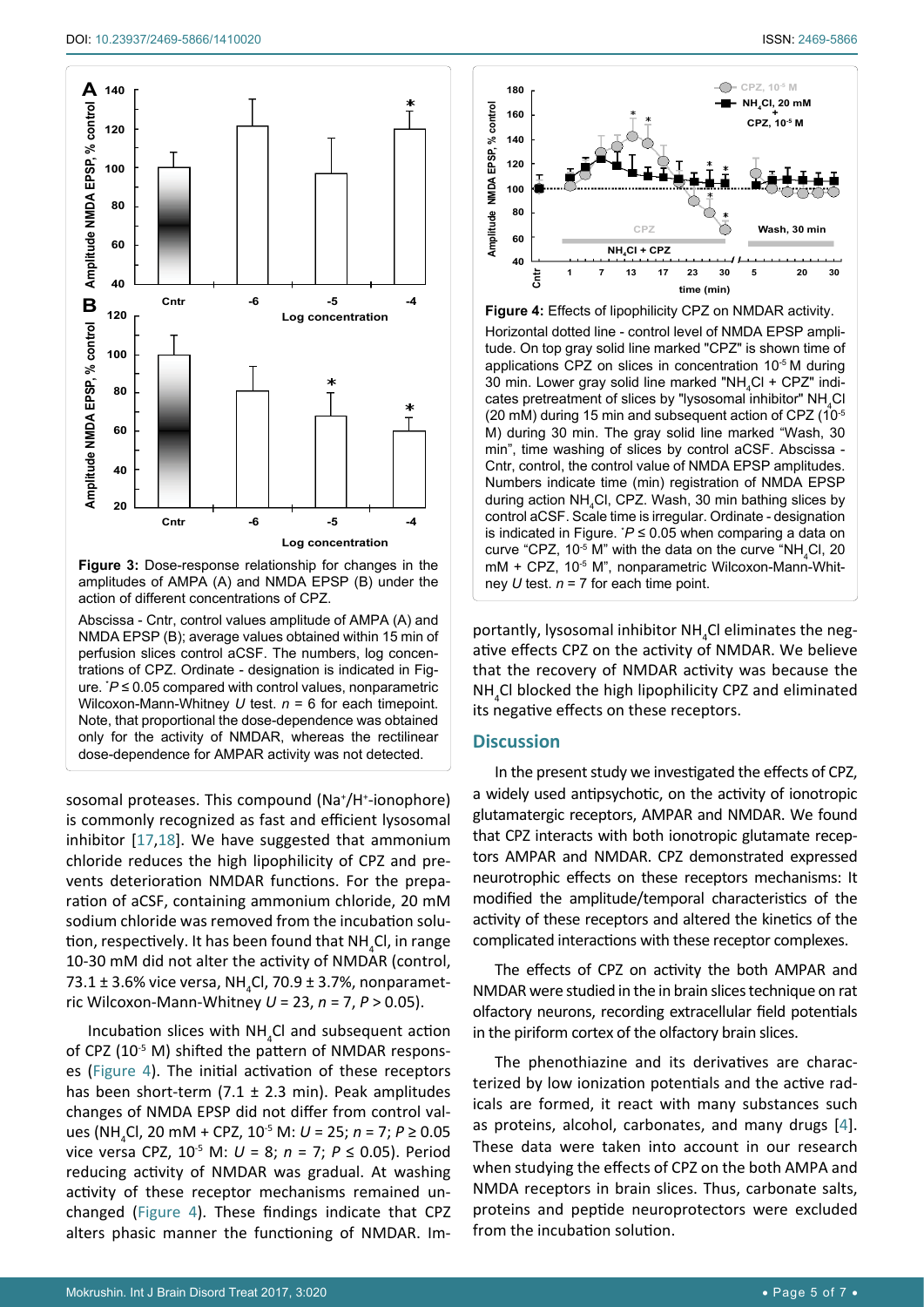Moreover, electrophysiological analysis indicated that, at concentrations similar to those found in the cerebrospinal fluid of schizophrenics, when assessing dose-relationships, CPZ nonlinear way modified AMPAR activity with increasing concentrations. Opposite NMDAR activity decreased in a linear manner with increasing concentrations CPZ in incubation medium.

The nonlinearity of CPZ effects can be explained by the formation of active radicals. Reactions of these substances with neurons and their membranes have not yet been established. Perhaps their formation contributes to decrease of lipophilicity, and this process was recorded by us in the reduction of the amplitude of NMDA EPSP after 20 min of CPZ action (Figure 2).

In the explanation of these findings should be based on facts that CPZ modified the physicochemical properties of the membranes of neurons. In our opinion, it is due to high lipophilicity CPZ. So, CPZ increased membrane fluidity and permeability of the neuroleptic into neurons. It is result in overall destabilization of cell membranes. It was revealed that the distribution of aliphatic-type phenothiazine-derivate neuroleptic drugs depends largely on their interaction with phospholipid membranes [\[19\]](#page-6-18). Important, that CPZ has a positive charge, making it actively interacting with negatively charged cell membrane lipids [[20](#page-6-21)]. It is established also that CPZ caused the formation of 14 Å diameter holes in the membranes of red cells. These data cogently demonstrate CPZ can modify membrane of neurons and accordingly change sodium and potassium currents involved in the generation of AMPA EPSP.

With prolonged action CPZ modification activities AMPAR and NMDAR at different concentrations was phase: Initial activation and subsequent depression. However, it has been found in our experiments for AM-PAR at concentrations of CPZ  $10^{-6}$  M and  $10^{-4}$  M. As for the NMDAR at low concentrations, CPZ (10<sup>-6</sup> M and 10<sup>-5</sup> M) was the initial activation, and at the end of exposure, these receptors were depressed. In the test for the reversibility of effects, CPZ at washing initial activity of both AMPAR and NMDAR restored.

We suggest that pattern of activation of these receptors is associated with the effect of CPZ on different sites of AMPAR and NMDAR. We believe that inhibitory effect of CPZ can be explained the protective effects this antipsychotic, which detected in the different models. The protective effects of CPZ on the nervous system are supported the both *in vitro* and animal studies including hypoxia [[21](#page-6-22)], ischemia [[22](#page-6-23)] and glutamate-induced neurotoxicity [[23\]](#page-6-24).

Presented above data indicate that CPZ at long action negatively affects on ionotropic glutamatergic receptor mechanisms. To eliminate these adverse effects CPZ we took into consideration, that CPZ has a high lipophilicity. This antipsychotic increased membrane fluidity and permeability neurons membranes. It was revealed that the

distribution of aliphatic-type phenothiazine-derivate neuroleptic drugs, including CPZ, depends largely on their interaction with phospholipid membranes [\[19\]](#page-6-18). This leads to changes in membrane structure and its functions.

It is revealed, CPZ penetrates into cells and promotes penetration of some substances: ATP, ADP, glucose 6-phosphate, and fructose 1,6-bisphosphate [[24](#page-6-19)[,25\]](#page-6-20). Perhaps, CPZ penetration into neurons reduces NMDA EPSP amplitude after 20 min of neuroleptic action (Figure 2A). We suppose that NMDA channels may be port for penetration CPZ molecules into cells. At the same time, this complex issue requires further research.

To solve the issue negative effects of CPZ on the both AMPA and NMDA-dependent mechanisms the experiment was carried out in the presence of "lysosomal inhibitor", ammonium chloride. This compound (Na<sup>+</sup>/H<sup>+</sup>-ionophore) is commonly recognized as fast and efficient lysosomal inhibitor [[18](#page-6-17)]. Lysosomal trapping is an important mechanism of cellular and body distribution of basic psychotropic drugs, such as phenothiazine neuroleptics [[19\]](#page-6-18). We hypothesised that ammonium chloride reduces the high lipophilicity of CPZ and protects deterioration NMDAR functions.

Our experimental findings indicate that  $NH_{4}Cl$  eliminated depressive effects CPZ on activity NMDARs. It should be noted pretreatment of slices by  $NH_4Cl$  did not affect the interaction of CPZ with glutamate site NMDAR, since the initial NMDAR activation was reduced but short-term. However,  $NH_{4}Cl$  inhibited the late activation NMDARs induced by CPZ. In the test of reversibility (in the clinical sense, this means the termination actions of CPZ on neurons). It was found that pretreatment of slices by  $NH_{4}$ Cl led to complete recovery of NMDAR activity. These findings indicate that inhibitor lipophilicity  $NH<sub>4</sub>Cl$  eliminate negative CPZ effects on NMDAR and optimize their functioning.

Presented data extend the understanding a range of the CPZ effects in the CNS. Currently, the dominant idea is that the effects of CPZ are mainly manifested through dopamine and serotoninergic receptors. However, our data indicate that CPZ actively interacts with ionotropic glutamatergic mechanisms. Note that the glutamatergic system is the main excitatory mediator system in the CNS mammals, including human. These data prove that the glutamatergic system is actively involved in schizophrenia. We believe data presented in this study on the influence of CPZ on the ionotropic glutamatergic mechanisms allow understanding the multifaceted mechanisms action of neuroleptics in preventing the deterioration of mental disorders such as schizophrenia.

#### **Conflict of Interest**

None declared.

# **Acknowledgments**

The author thanks Mrs. Galina Smirnova for her excellent technical assistance.